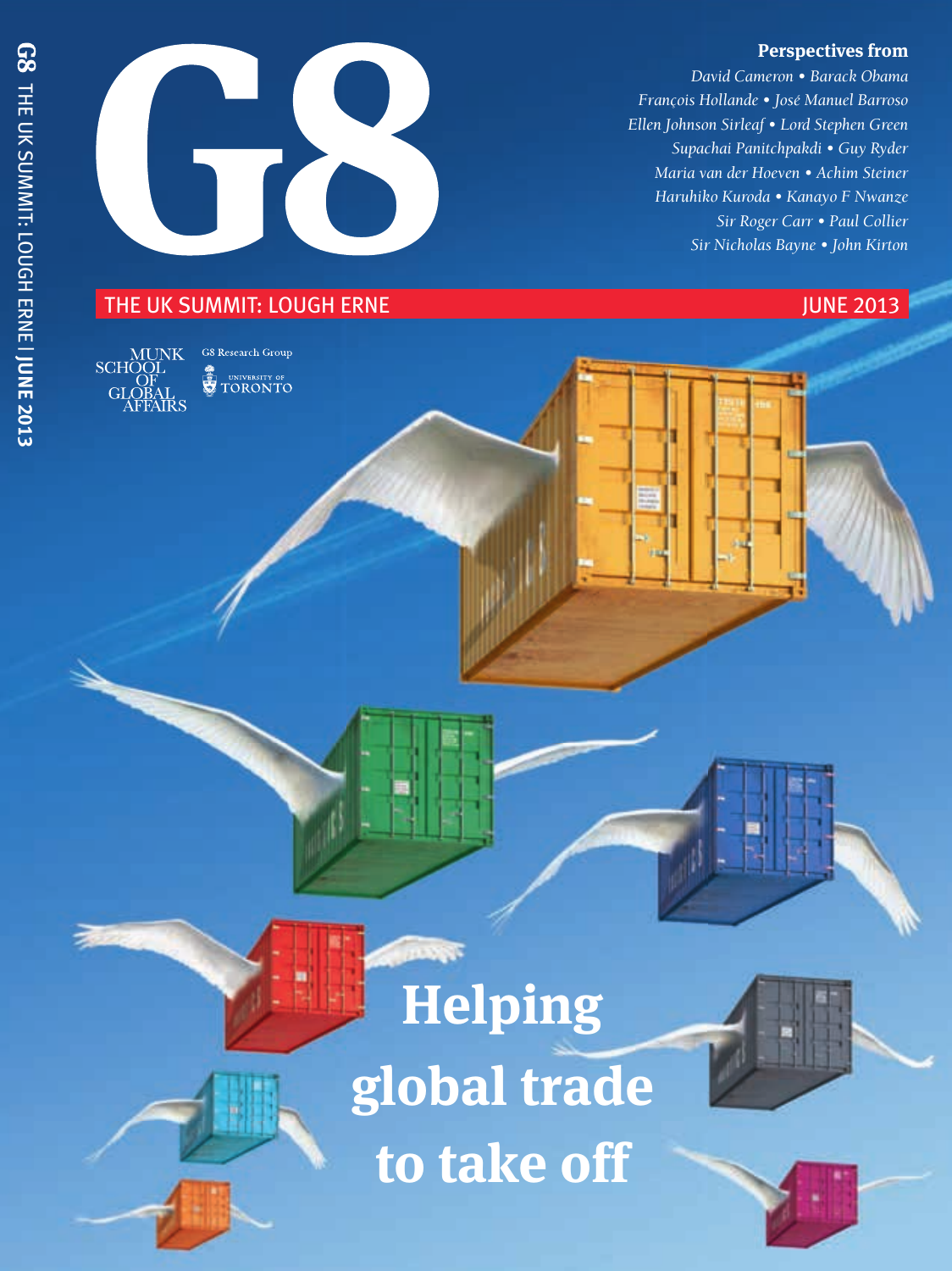## **Financial inclusion: a factor in economic growth and stability**

**The potential of financial inclusion to combat poverty and support economic growth is widely recognised, but making progress on this front requires strong leadership and coordination**

**By** Alfred Hannig, executive director, Alliance for Financial Inclusion

entral banks and other<br>
policymaking bodies from<br>
across the globe are increasingl<br>
pursuing financial inclusion<br>
because of its contribution to<br>
financial stability, a strong financial sector, policymaking bodies from across the globe are increasingly pursuing financial inclusion because of its contribution to overall economic growth and poverty reduction. However, financial inclusion is a cross-cutting national economic development issue that requires the participation and cooperation of many government ministries, the private sector and civil society players.

### **Stakeholder coordination**

Given the multiplicity of government actors involved in financial inclusion policy, leadership and a single coordinating body are key to setting a common direction. Although countries have taken different approaches, it is becoming common for the central bank to take a leadership role in coordination, often by chairing a council that unites private and public stakeholders. The central bank is well

21 institutions had created a specific financial inclusion unit within the central bank and four had a national coordination mechanism for financial inclusion led by the central bank.

'Leadership' is the first of the G20 Principles on Innovative Financial Inclusion and it encourages policymakers to cultivate a broad-based government commitment to financial inclusion and alleviating poverty. AFI compiled 11 case studies showing how countries are bringing the G20 principles to life, and leadership emerged as an essential foundation for implementation of these principles. In these case studies, the most effective approaches to financial inclusion were backed by leadership at the political and regulatory levels, as well as a will to bring about change with the complete commitment and capacity of all players.

The strength of commitment from policymakers and regulators to financial inclusion is tangible, marked by a shift from talk to action as central banks organise

**The strength of commitment from policymakers and regulators to financial inclusion is tangible, marked by a shift from talk to action as central banks organise internally to implement their commitments and take a leadership role**

placed to take on this role of coordination as it typically has the respect of other government agencies and greater political independence, allowing it to overcome barriers and steer activities towards shared goals.

A survey of 30 Alliance for Financial Inclusion (AFI) member institutions on organising for financial inclusion found that internally to implement their commitments and take a leadership role in coordinating as well as maximising the work of the stakeholders within their countries.

AFI members, policymakers and financial regulators from developing and emerging countries, reaffirmed the urgency and importance of financial inclusion with the

Maya Declaration, a framework for domestic and collective network commitments to bring more of the world's 2.5 billion poor into the formal financial sector. The Maya Declaration was crafted out of a consultation process and three days of deliberations at the 2011 Global Policy Forum (GPF) in Riviera Maya, Mexico.

The declaration recognises the role that financial inclusion policy plays in creating financial stability and integrity, fighting poverty, and promoting inclusive economic growth in developing and emerging countries.

Through this initiative, AFI members have reaffirmed the importance of peer-to-peer knowledge exchange and learning among financial regulators and policymakers to help develop and implement innovative and relevant policy solutions. More significantly, the declaration commits the AFI network of developing country financial authorities to four concrete actions to increase access to financial services. They commit to:

- Create an enabling environment to harness new technology that increases access and lowers costs of financial services;
- Implement a proportional framework that strengthens the links between financial inclusion, integrity and stability;
- Integrate consumer protection and empowerment as a key pillar of financial inclusion; and
- Utilise data to inform policymaking and track results.

#### **Commitments to action**

Since the adoption of the declaration at the 2011 GPF, 38 AFI members responded with concrete commitments outlining their specific goals and targets. Some highlights included:

- Banco Central do Brasil pledged to launch the National Partnership for Financial Inclusion by the end of 2011;
- The Bank of Tanzania pledged to expand financial access to 50 per cent of its population by 2015 through mobile financial services and other initiatives;
- CNBV Mexico committed to establishing banking agents or branches in every municipality by 2014;
- The Central Bank of Nigeria will work to reduce the number of unbanked people by 50 per cent by the year 2020;
- The Reserve Bank of Malawi will introduce agent banking in 2012;
- The Bank of Zambia will aim to increase